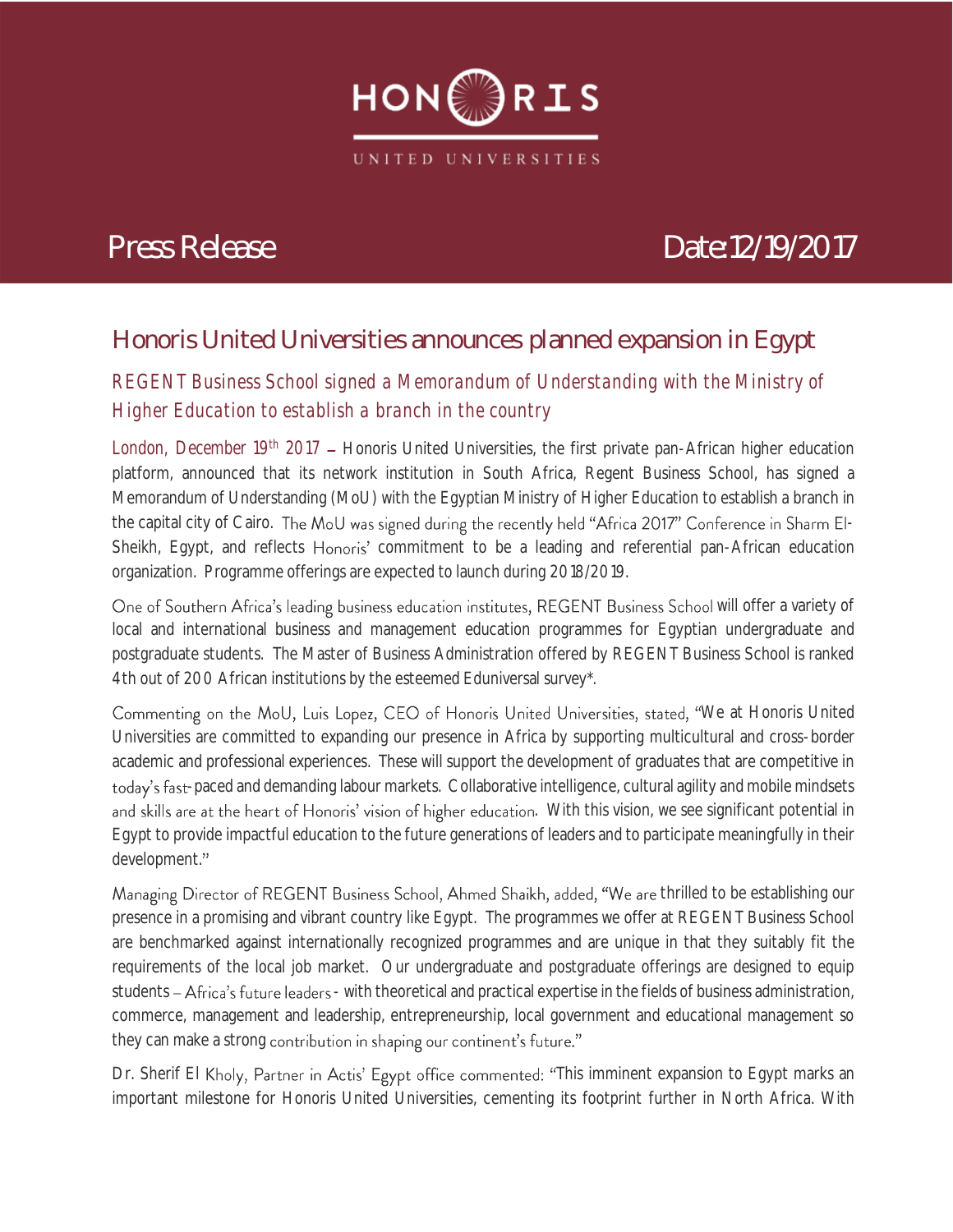

## *Press Release Date:12/19/2017*

*12/12/2017* support from the Egyptian government and a huge demand for high quality, accessible education, we are excited about the growth prospects for higher education in the country.

about the growth prospects for higher equeation in the country.<br>Actis is a committed, long-term investor in Egypt. We have invested over US\$700m in the country to date, enabling us to identify and to work with world-class institutions such as the Honoris United Universities network to support their growth ambitions."

\*<http://www.best-masters.com/ranking-master-public-administration-management-in-africa.html>

### **About Honoris United Universities**

Honoris United Universities is the first private pan-African higher education network committed to preparing and educating the next generation of African leaders and professionals able to impact regionally in a globalized world. Collaborative intelligence, cultural agility and mobile mindsets and skills are at the heart of Honoris' vision of higher education. Honoris United Universities joins the expertise of its member institutions to create pan-regional profile graduates that are competitive in today's fast-paced and demanding labor markets.

Honoris United Universities gathers a community of 27,000 students on 48 campuses, learning centers and online, in 9 countries and 30 cities across Africa. More than 100 degrees are offered in the fields of Health Science, Engineering, IT, Business, Law, Architecture, Arts and Design, Media, Education and Political Science.

### Honoris United Universities. Education For Impact<sup>™</sup>.

To contact Honoris United Universities Email[: contact@honoris.net](mailto:contact@honoris.net) Website[: www.honoris.net](http://www.honoris.net/)

Media Relations English speaking: zeeshan.masud@djembecommunications.com French speaking: houda.sikaoui@djembecommunications.com